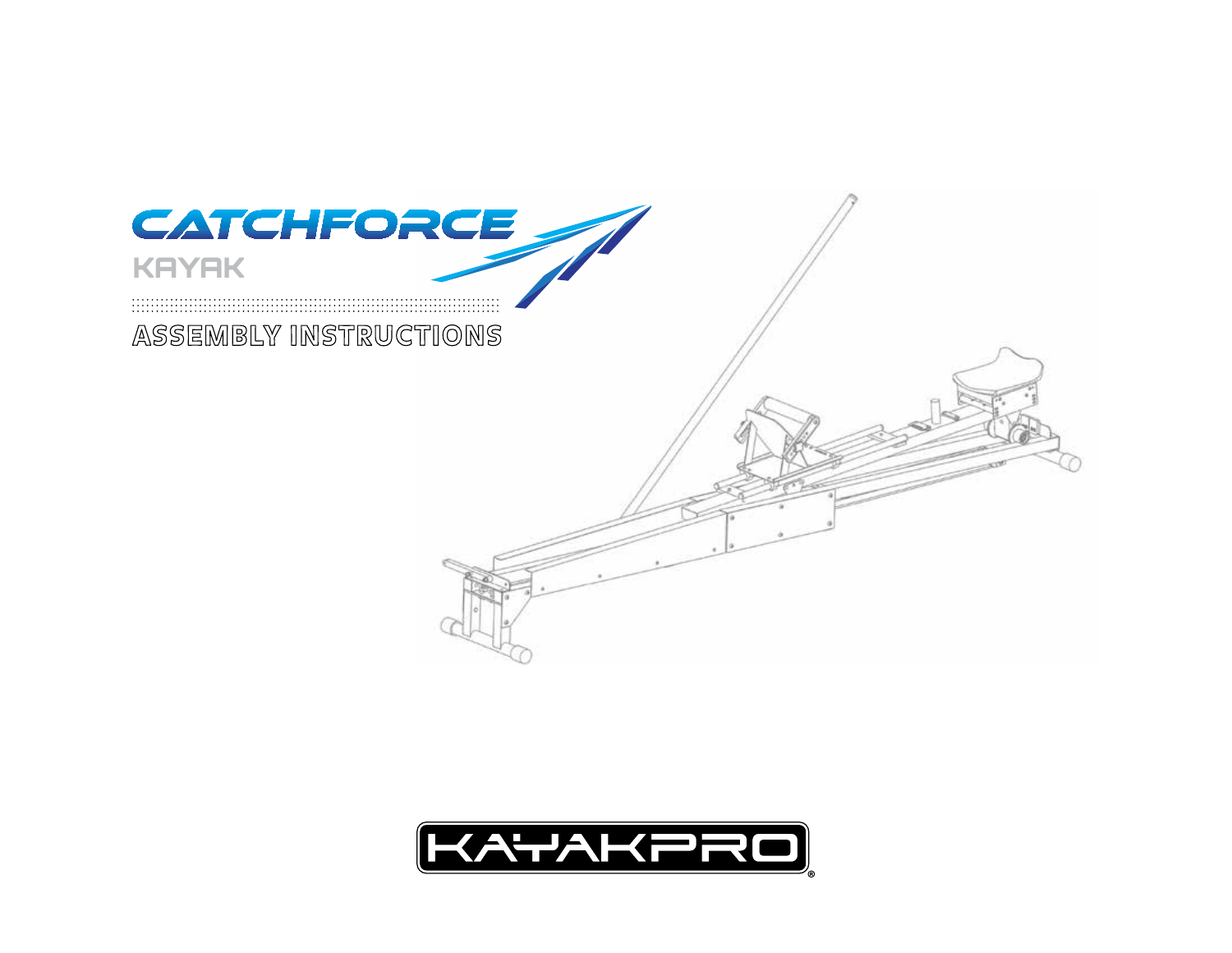



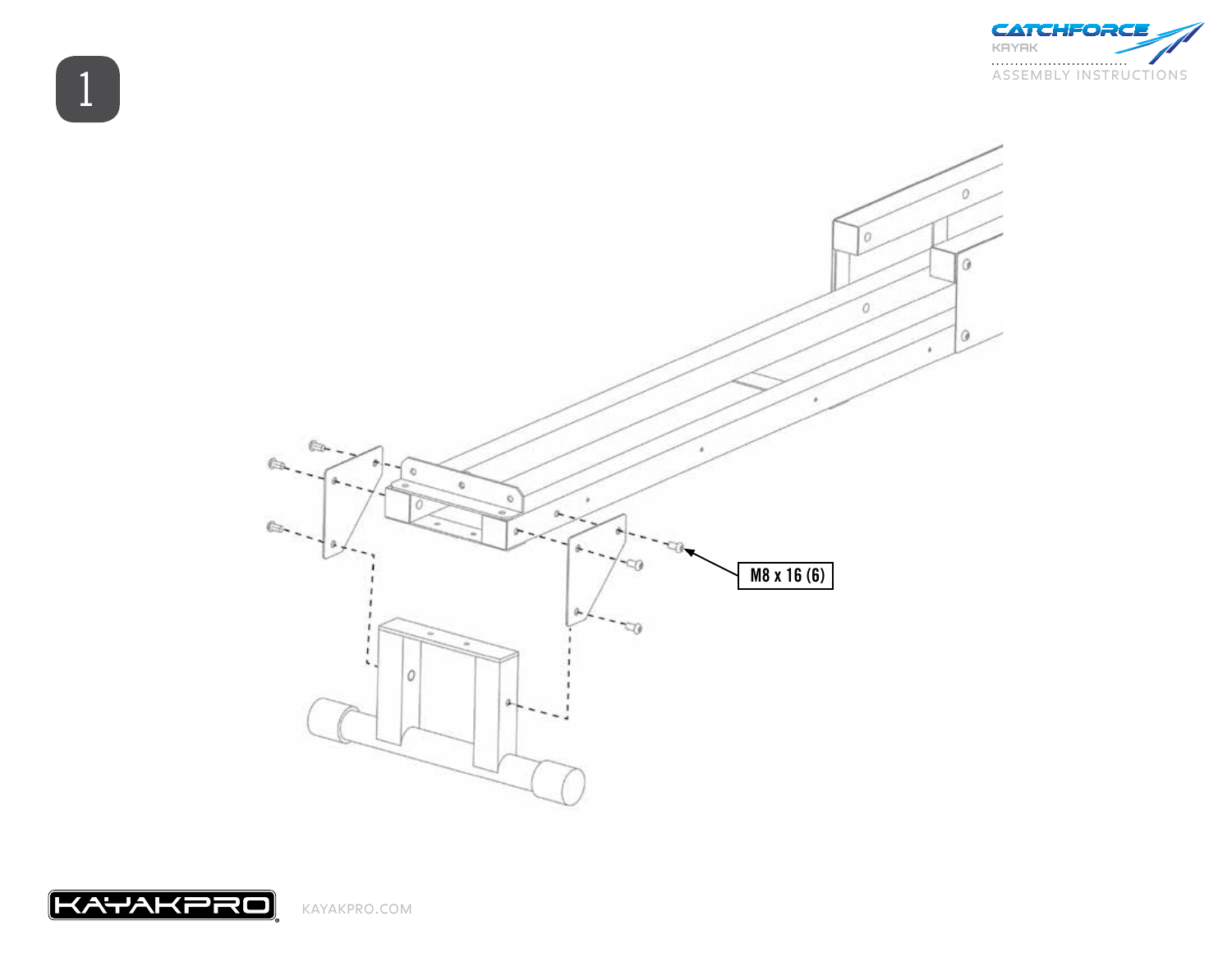



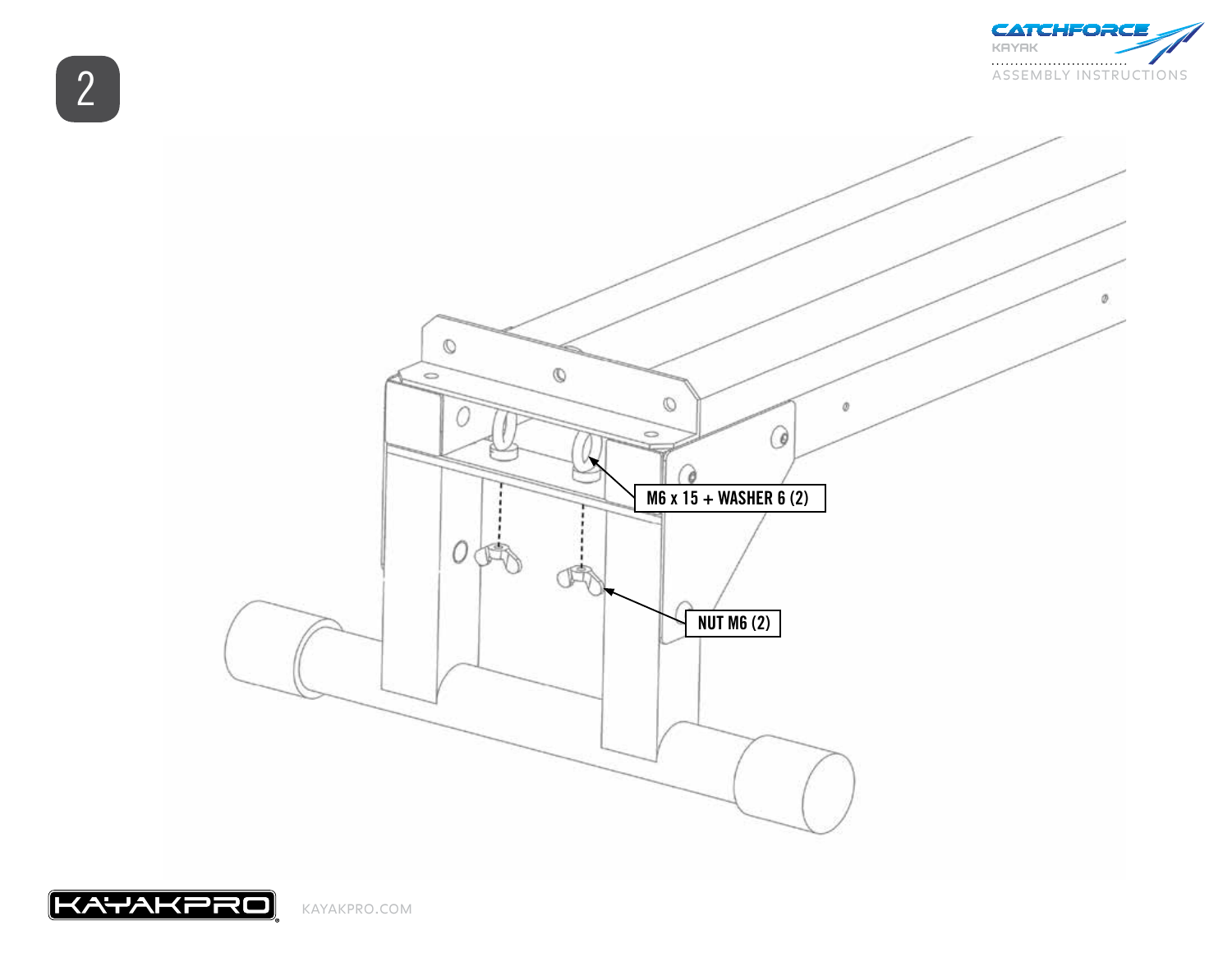





3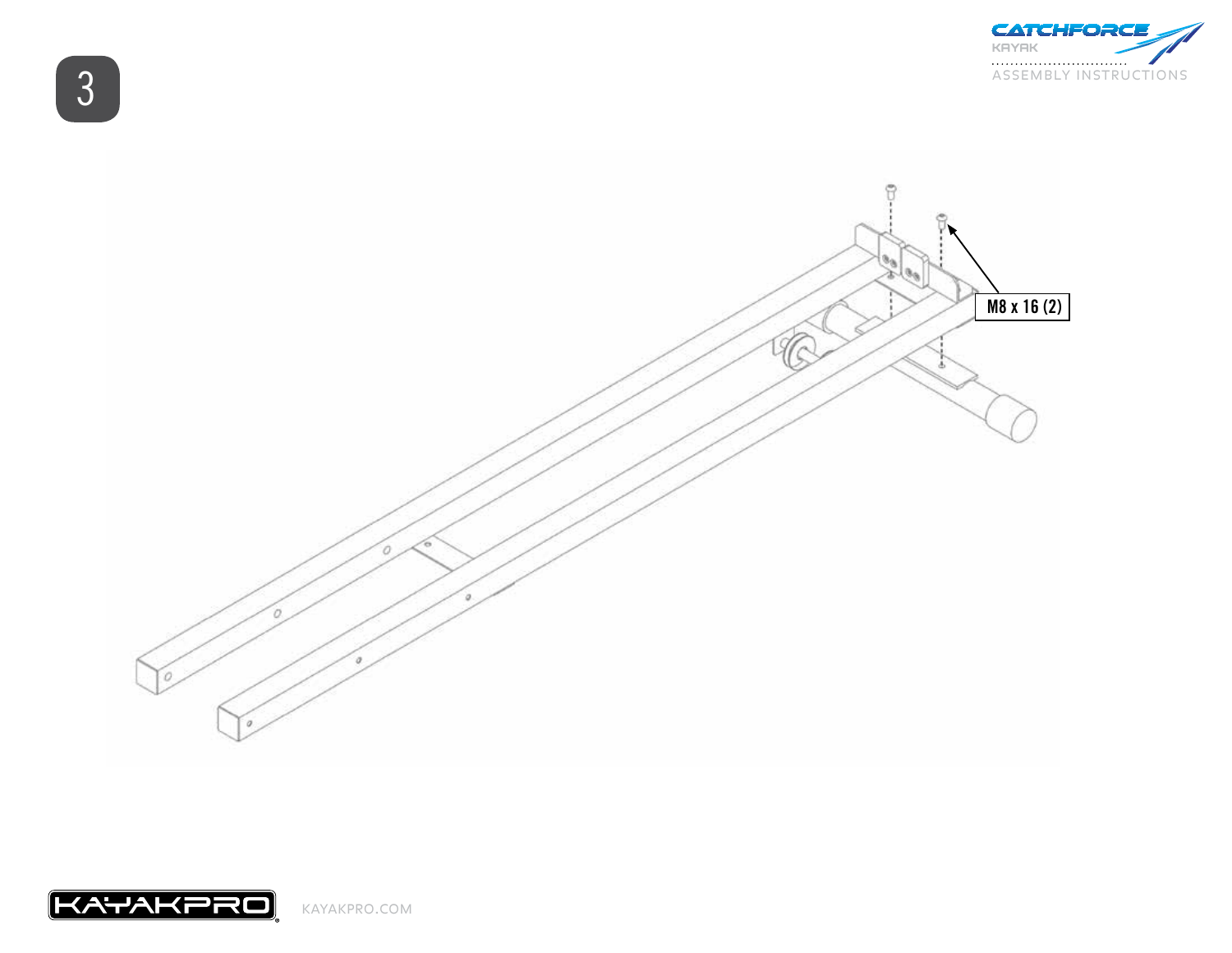





4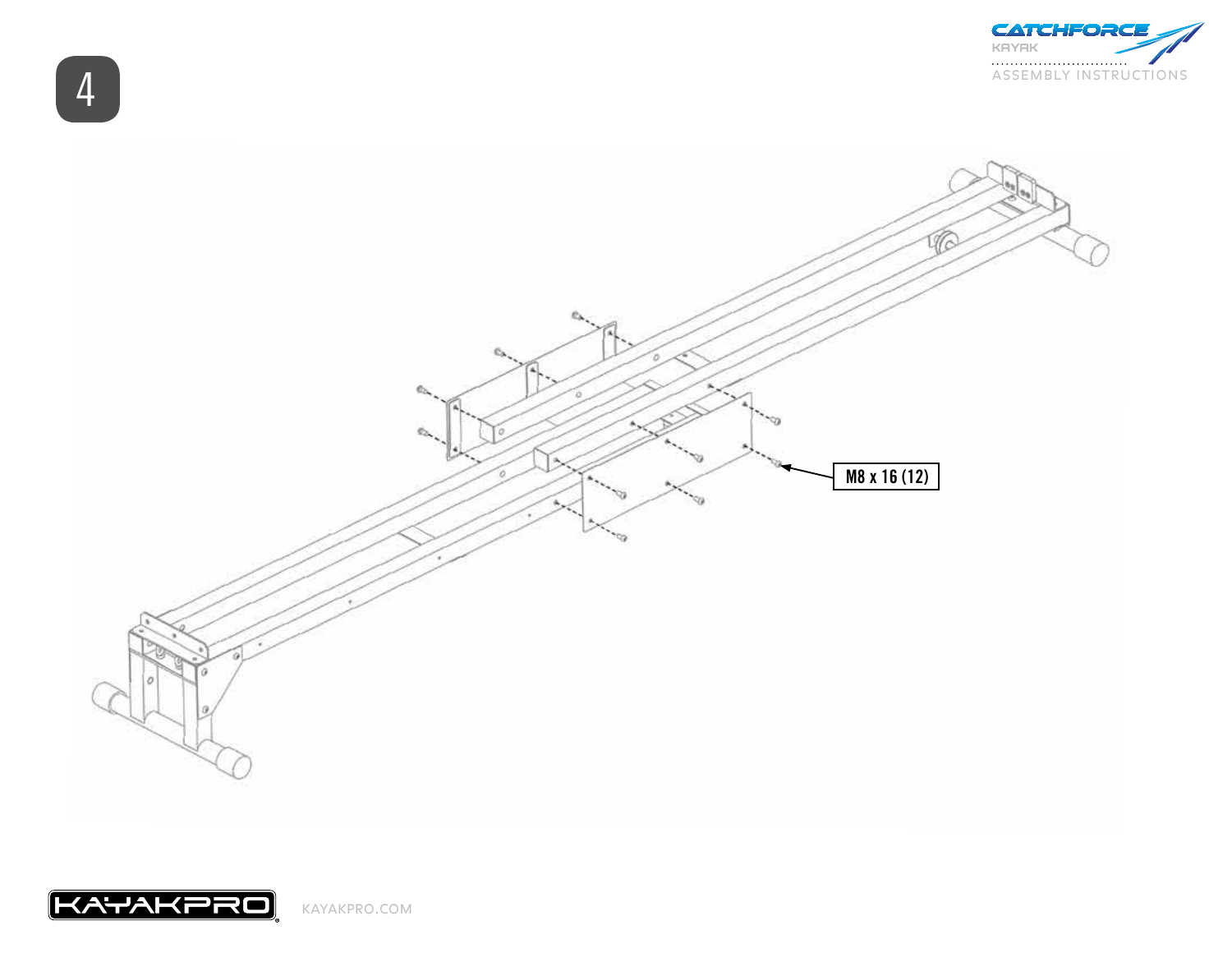





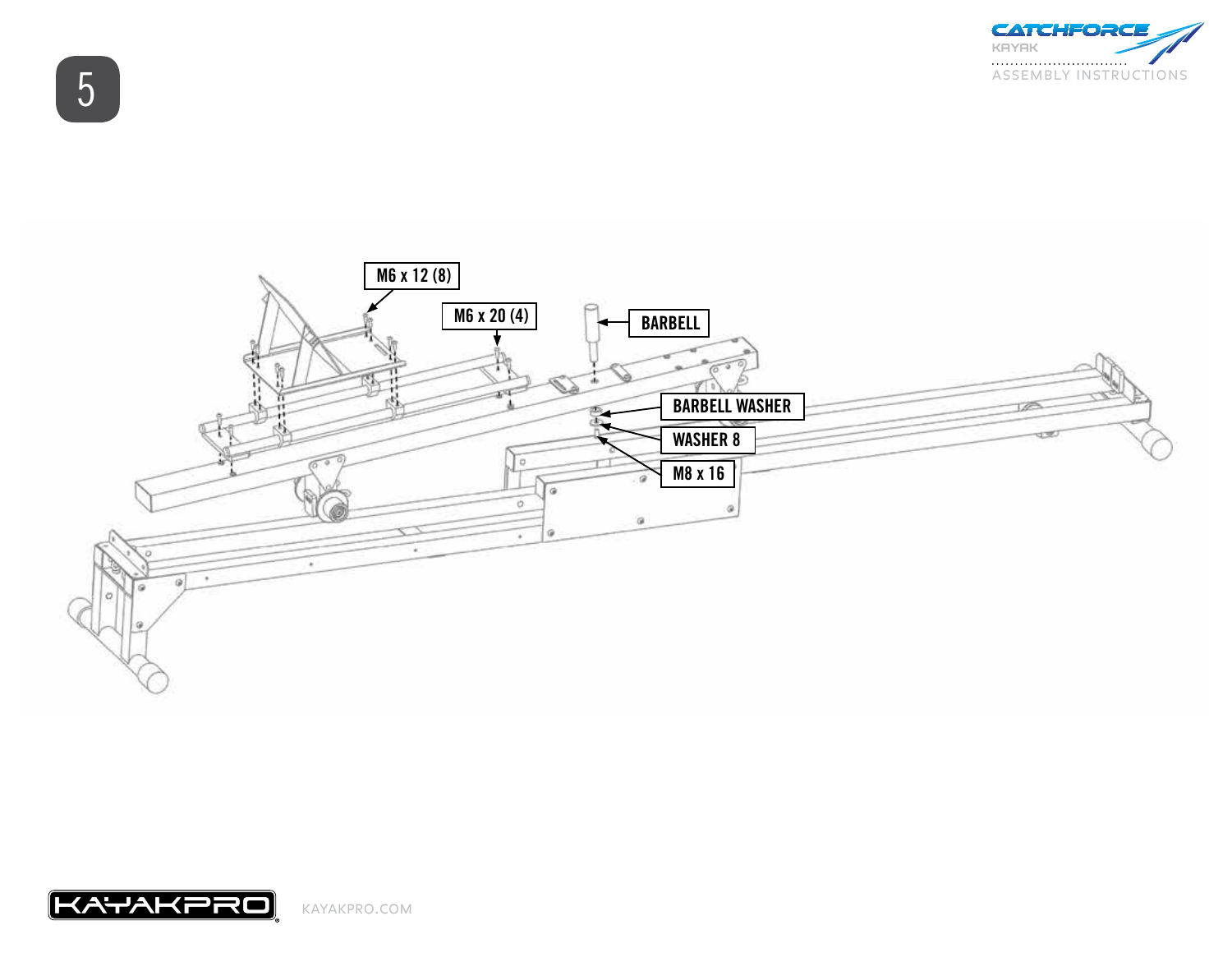



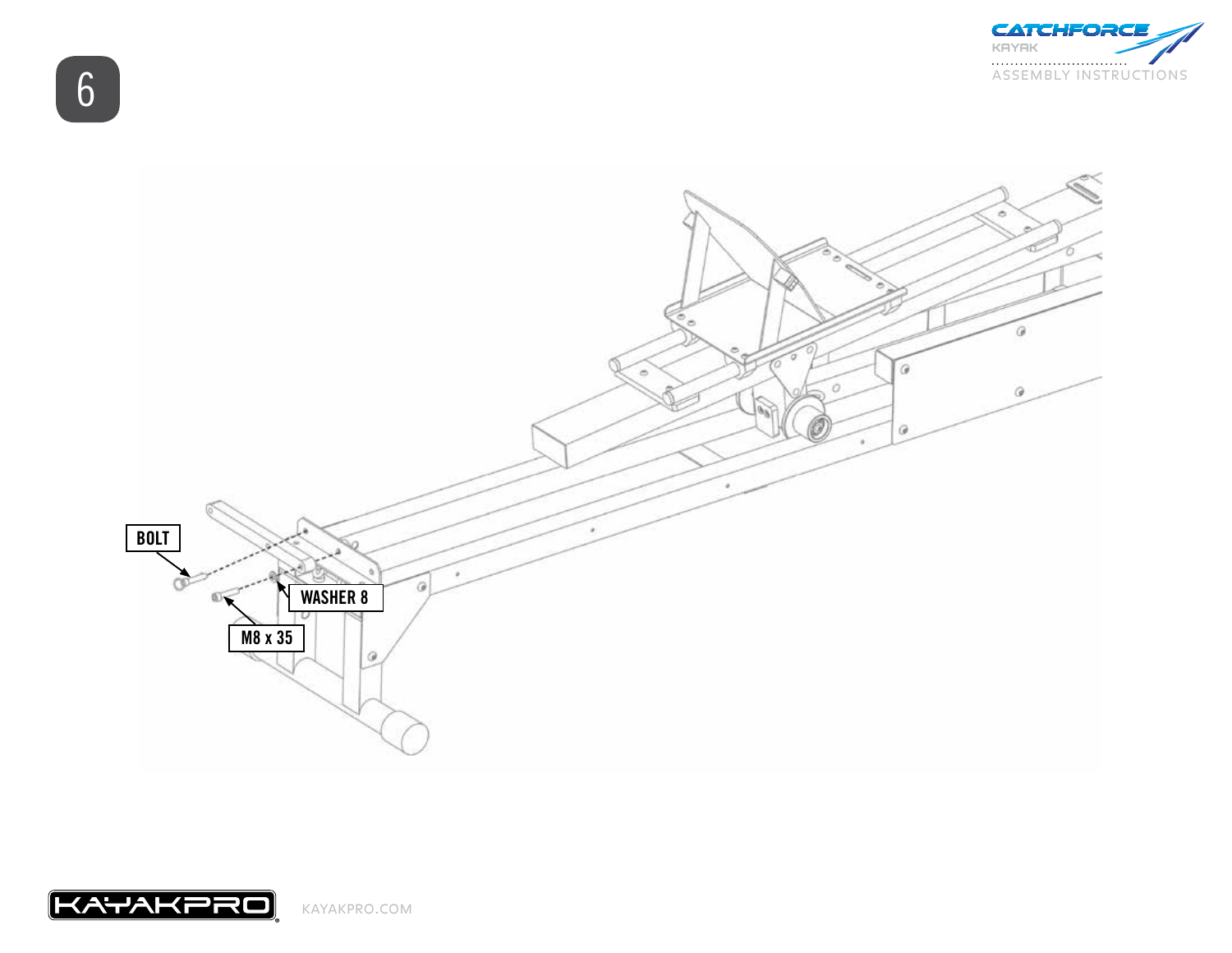





kayakpro.com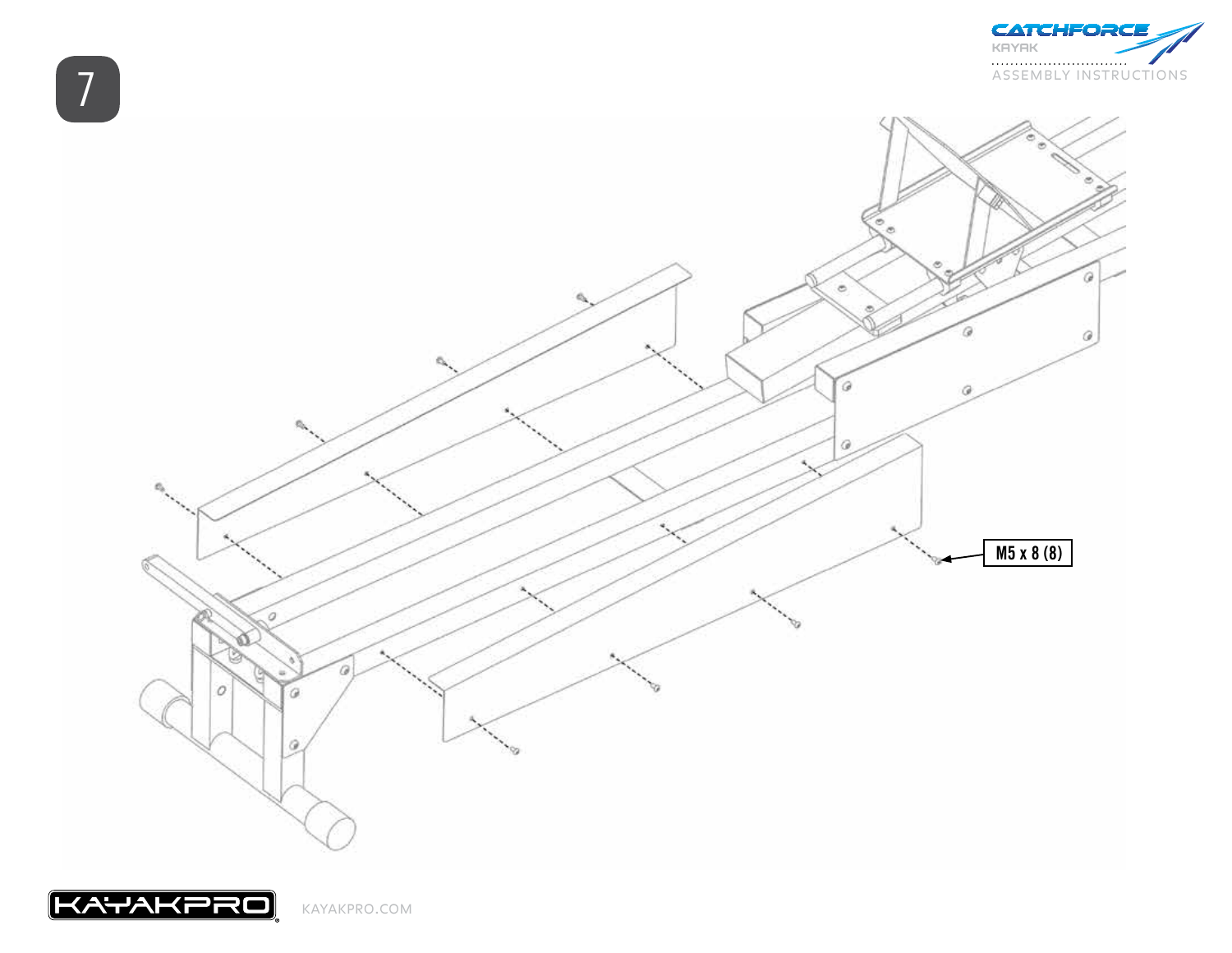



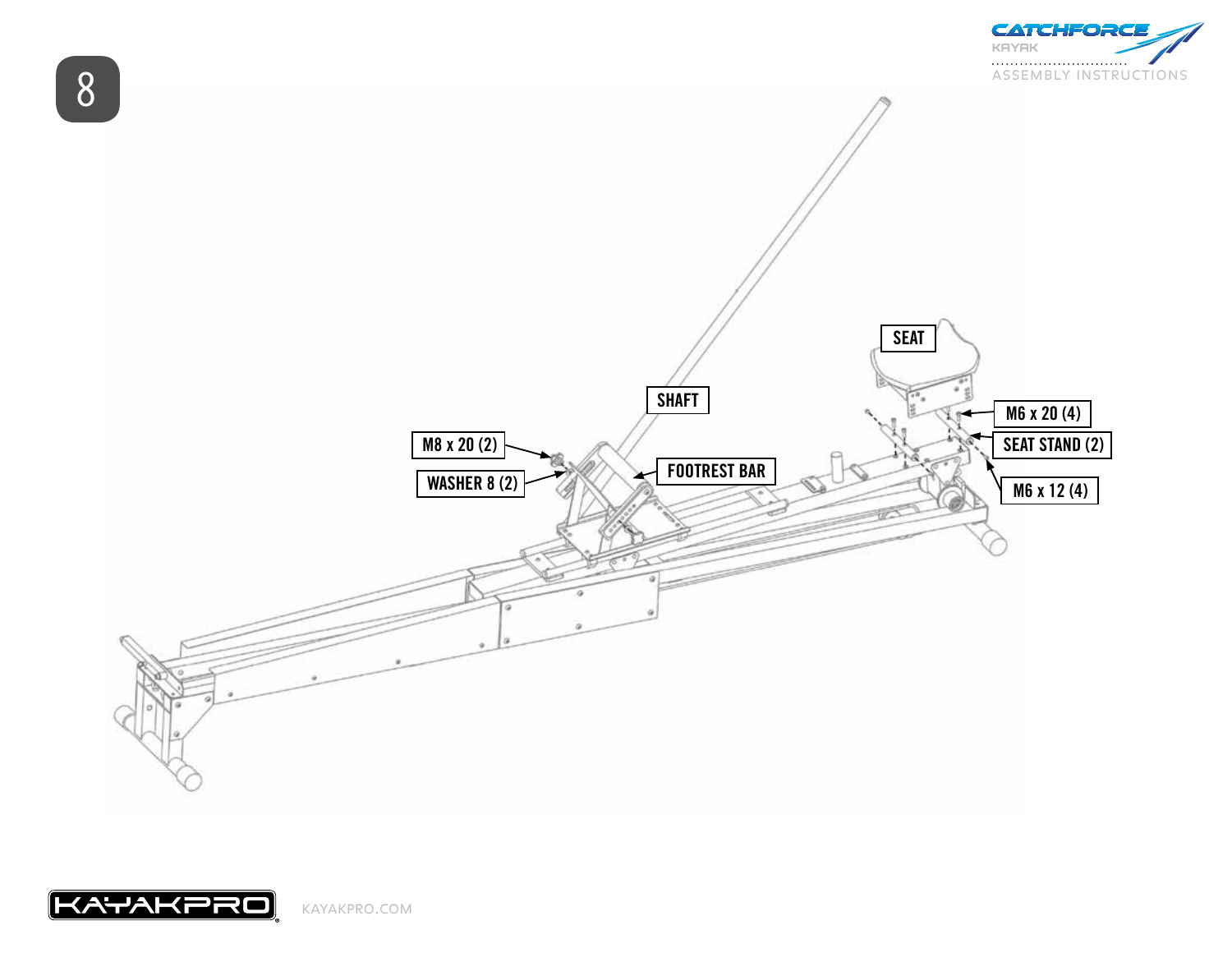





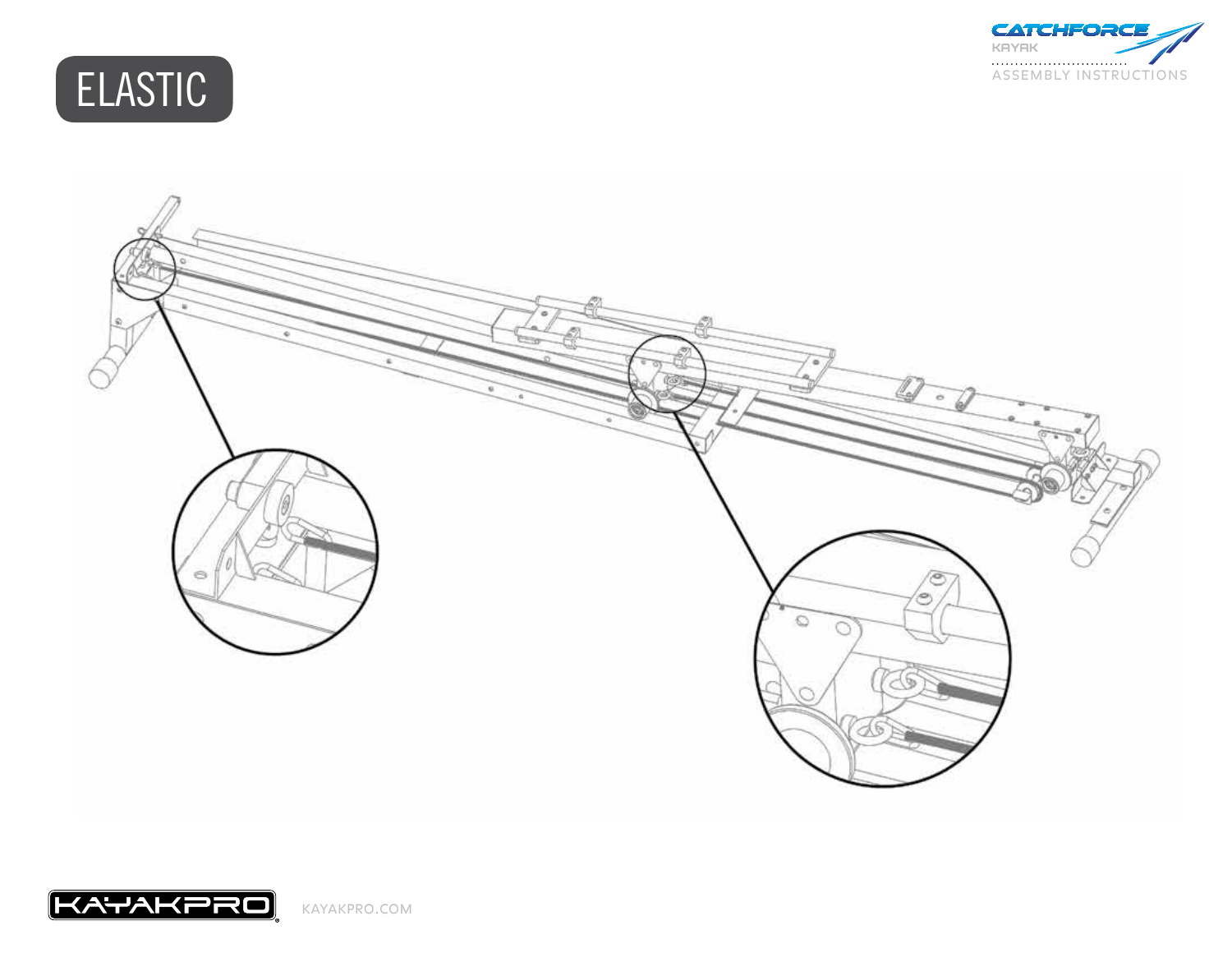## ROPE SHAFT